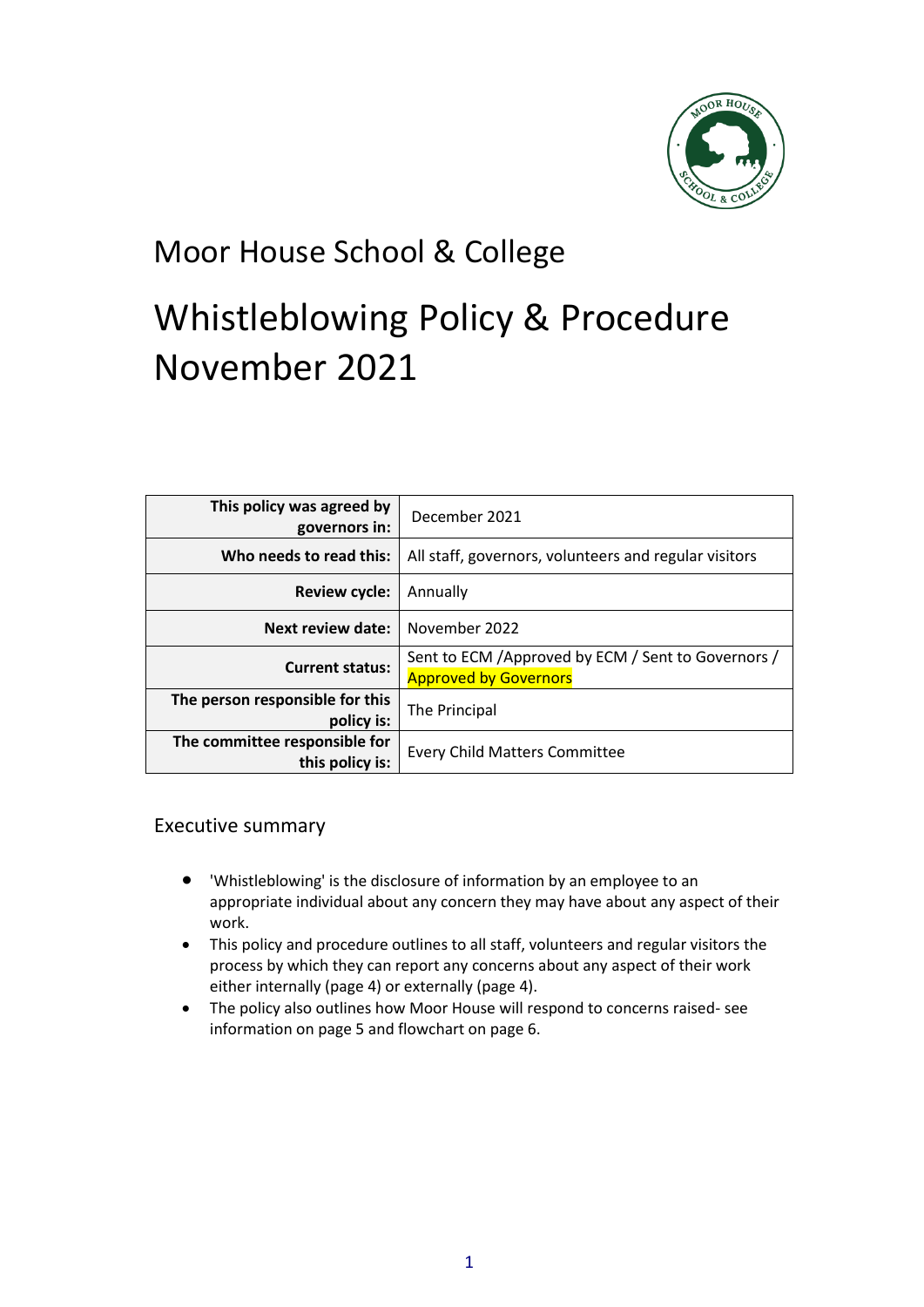### **Whistleblowing Policy and Procedure**

#### **1. What is Whistleblowing?**

- 1.1 'Whistleblowing' is the disclosure of information by an employee to an appropriate individual about any concern they may have about any aspect of their work. The information may relate to an employee's concern about a danger, fraud or other criminal or unethical conduct in, or arising out of, the workplace. The concern may be about the organisation's practices or those of fellow employees. Low level concerns about staff conduct, as well as concerns about safeguarding and Child Protection issues should in the first instance be reported under the Child Protection, including Safeguarding, Policy guidelines. If concerns remain then employees should follow the procedure as outlined on page 6 of this document. If the employee remains concerned then they should contact the NSPCC Whistleblowing helpline on 0800 028 0285 or email [help@nspcc.org.uk](mailto:help@nspcc.org.uk)
- 1.2 All concerns raised will be taken seriously and investigated in an appropriate manner. A meeting will take place using an appropriate format.
- 1.3 You do not have to actually prove that the concern you have raised is true. Whistleblowing is therefore distinct from a complaint, where it is the responsibility of the complainant to prove that their own interests have been harmed. However, it is important that an employee has an honest and reasonable suspicion that the malpractice has occurred, is occurring, or is likely to occur.

Normally, this Policy and Procedure would not be used where other policies, such as the Grievance Policy would be more appropriate. However, if you are in any doubt about which policy applies, please proceed by raising a concern under either or both policies.

- 1.4 Moor House is committed to the highest standards of quality, probity, openness and accountability. This Whistleblowing Policy and Procedure has been adopted to enable you to raise any concerns at an early stage and in the correct way.
- 1.5 We appreciate that, from a personal perspective, it may not be easy to report a concern, particularly one that may turn out to be abuse or fraud.

#### **2. Aims and Objectives of Policy**

- 2.1 Moor House encourages employees and others<sup>1</sup> with serious concerns about any aspect of their work to come forward and talk to someone who can advise on what action to take or if necessary to take action themselves. If requested, the concern will be dealt with in confidence, by which we mean that the person they raise the matter with will not disclose their identity without their consent.
- 2.2 The aims of the policy are:

 $\overline{a}$ 

o to outline the process for reporting of concerns,

 $<sup>1</sup>$  For the purposes of this Policy, we also encourage students, trainees, agency workers, volunteers,</sup> contractors and self-employed people to abide by this Policy. Where 'employees' is used in this Policy, this will apply equally to members of such groups.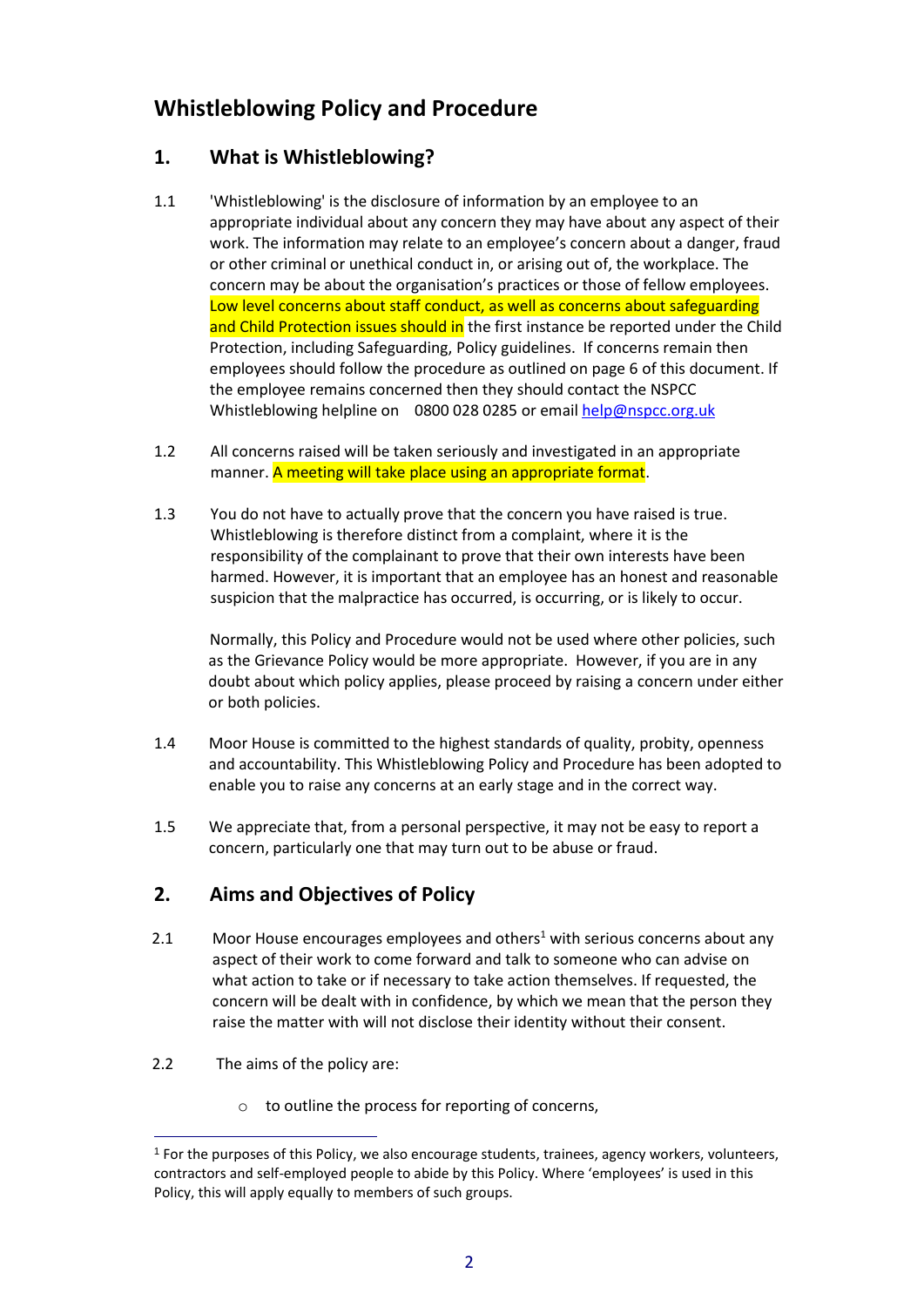- o to highlight the School & College's commitment to the fair protection of employees
- o to outline the investigation process and how Moor House will respond to the whistleblower
- 2.3 A primary function of whistleblowing is to provide senior managers with critical information regarding malpractice or misconduct so as to enable them to take corrective action. It is the responsibility of each employee throughout the School and College to ensure that those in charge are accountable for their action or inaction in allowing a danger or risk to continue.

#### **3. Protection for Employees**

- 3.1 The law<sup>2</sup> offers protection for employees who disclose information reasonably and responsibly in the public interest, and protects those who may become victimised as a result. This includes information relating to:
	- A criminal offence that has been committed, is being committed or is likely to be committed
	- failure to comply with legal obligations
	- a miscarriage of justice
	- a Health & Safety danger
	- damage to the environment
	- failure to safeguard students
	- information about any of the above has been concealed.
- 3.2 Moor House therefore guarantees that employees who raise such concerns will be supported. Moor House is committed to supporting genuine Whistleblowers with both moral and managerial support.
- 3.3 Victimising employees or deterring them from raising a concern about abuse or malpractice is a disciplinary offence and will be dealt with under the Moor House Disciplinary Procedures.
- 3.4 If you feel you may be being victimised as a result of raising a concern, you must contact the person handling the concern as soon as possible (see paragraph 5.4 below concerning the identity of the appropriate person to contact).
- 3.5 Equally, if an employee abuses this process by raising an unfounded allegation maliciously or by 'going public' when it is unreasonable for them to do so, disciplinary action may be taken.

#### **4. Confidentiality**

4.1 If confidentiality is requested, the person who investigates the concern has a responsibility to try to investigate the issue without revealing the identity of the Whistleblower. If your evidence is needed, we will discuss with you whether and how we can proceed, e.g. at a Disciplinary Hearing or in Court.

l

<sup>2</sup> Public Interest Disclosure Act 1998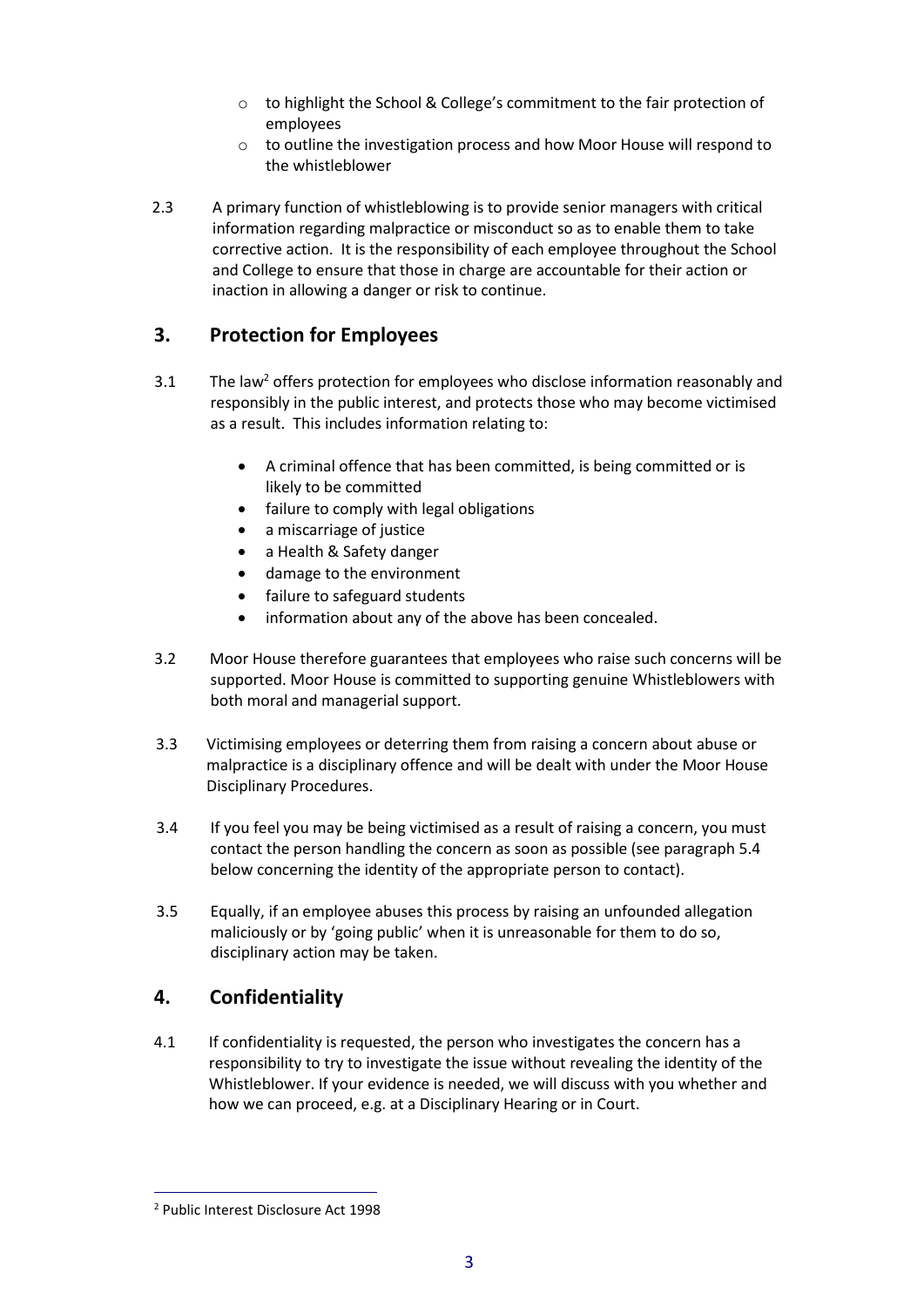- 4.2 This Policy and Procedure is not appropriate for concerns raised anonymously. However, we will consider any anonymous reports and our response on the individual facts of the case.
- 4.3 Confidentiality clauses existing in writing or 'in spirit' do not preclude an employee raising a concern.

#### **5. Procedure/routes for Whistleblowing**

- 5.1 The procedure to follow depends on:
	- (a) how serious your concern is,
	- (b) what the concern is about and
	- (c) to whom the whistleblower feels most comfortable in talking.
- 5.2 The concerned employee may choose which route they wish to follow. If the person to whom they go feels it more appropriate to use another mechanism, this can be discussed and an agreement reached. The person to whom they go cannot unilaterally decide to follow another procedure.
- 5.3 This Policy cannot and does not attempt to lay down a rigid procedure because much will depend on the type of concern and the feelings of the concerned employee. The following are the routes from which employees may choose.
- 5.4 If you are unhappy with the response you receive, you can take another route. We will try to handle the matter fairly and properly; by using this Policy, you will help us to achieve this.

#### **Route 1 - Internal**

Where possible, a concerned employee should raise the issue with their line-manager in the first instance, who should be better placed to understand the circumstances of the local arrangements and may be able to resolve the issue quickly.

#### **Route 2 - Internal**

For those cases where the employee does not feel able to raise the concern with their line-manager; any member of the senior management team and/or Principal may be approached. These members of staff should be told if the employee does not want them to disclose his/her identity. They will treat any information sensitively and are not confined to their own departmental areas in receiving information.

The relevant senior manager will take on a supportive as well as an investigative role. If, during any stage of the investigation, senior management do not feel that they have the authority to continue with the investigation, it will be passed onto the Board of Trustees.

#### **Route 3 – External**

If you are unsure about this procedure or would like to get independent advice, 'Protect' is an independent charity that offers free and confidential help, and also the possibility of free legal advice where concerns relate to "serious malpractice threatening the public or threatening the public interest". They can be contacted on **020 3117 2520** or by email by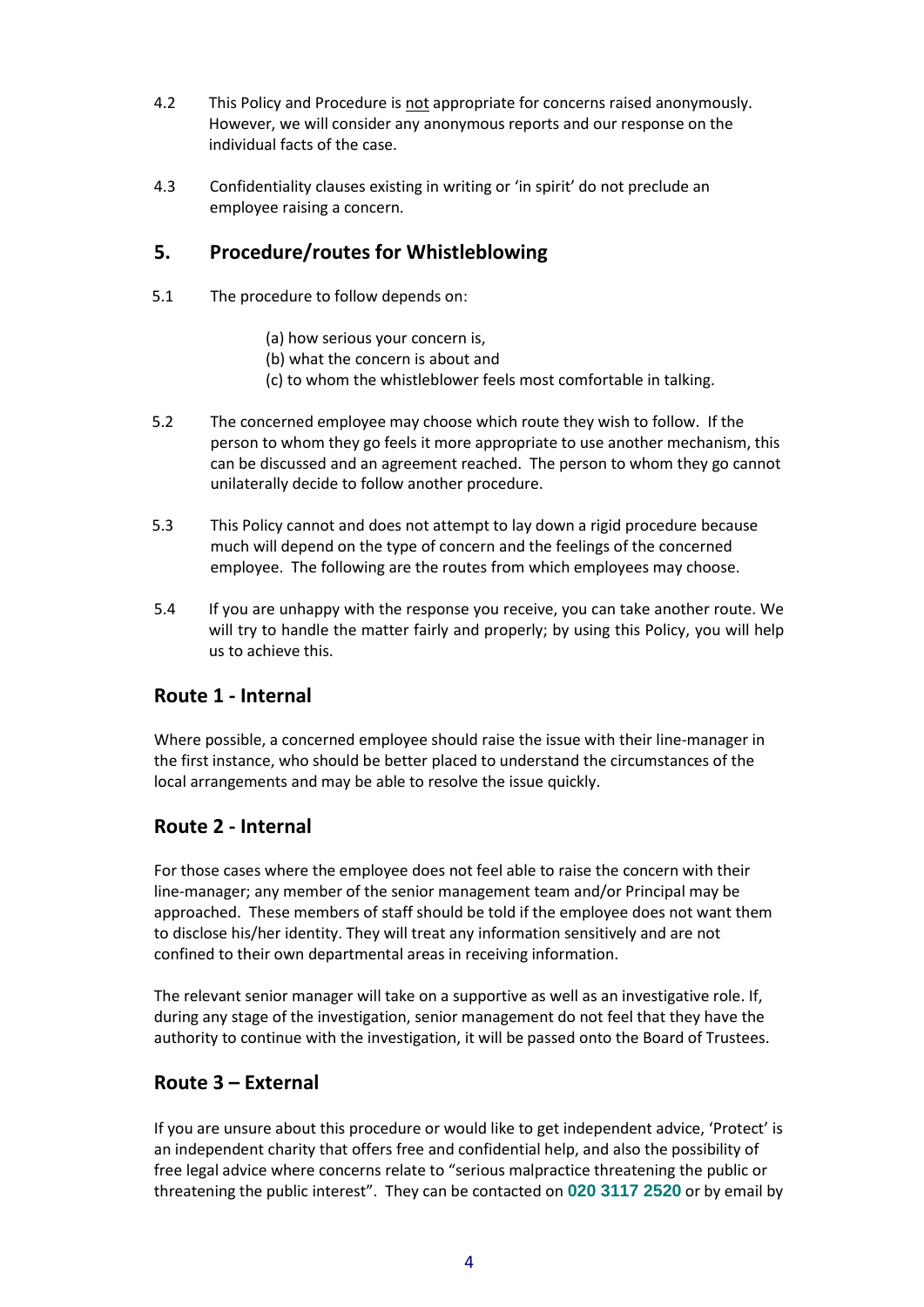contacting the Protect Advice Line: [whistle@protect-advice.org.uk](mailto:whistle@protect-advice.org.uk)For further information Protect, please see: [https://protect-advice.org.uk/o](https://protect-advice.org.uk/)r the NSPCC Helpline 088 028 0285

#### **6. How the School and/or College will handle the matter**

- 6.1 Whichever route you take, Moor House will assess, initially, what action should be taken. This may involve an internal inquiry (a brief informal fact finding exercise) or a more formal investigation. Moor House will tell you who is handling the matter, how you can contact that person and whether your further assistance may be required. The timescale for the investigation will also be discussed. Once you have brought the matter to the School's or College's attention, it has an obligation to undertake an investigation.
- 6.2 At your request, Moor House will write to you summarising your concern and setting out how it proposes to handle the matter. When you raise a concern you may be asked how you think the matter might best be resolved. If you do have a personal interest in the matter, you will be asked that you inform the School or College from the outset.
- 6.3 A report will be submitted to you about the outcome of the investigation and where possible, on any proposed action. You will be given as much feedback as appropriate.
- 6.4 If, following the investigation, it is clear that matters cannot be fully dealt with internally, external authorities, such as the Health and Safety Executive, may become involved.

#### **7. Implementation**

To underline the importance of this issue, a member of the senior management team (or their representative) will discuss this Whistleblowing Policy with new staff during their induction course. All staff will receive a copy of this Policy and Procedure or have access to an electronic copy.

#### **8. Evaluation and Review**

- 8.1 A formal record will be centrally held in the Principal's office of concerns raised, details of how the concerns were handled and the outcome of any investigation. These records will not identify the employee who disclosed the information.
- 8.2 The Board of Governors will review this Policy annually.

#### **9. Conclusion**

Whistleblowing matters because it promotes good governance and accountability. Moor House is committed to act appropriately and without delay on information received from conscientious staff.